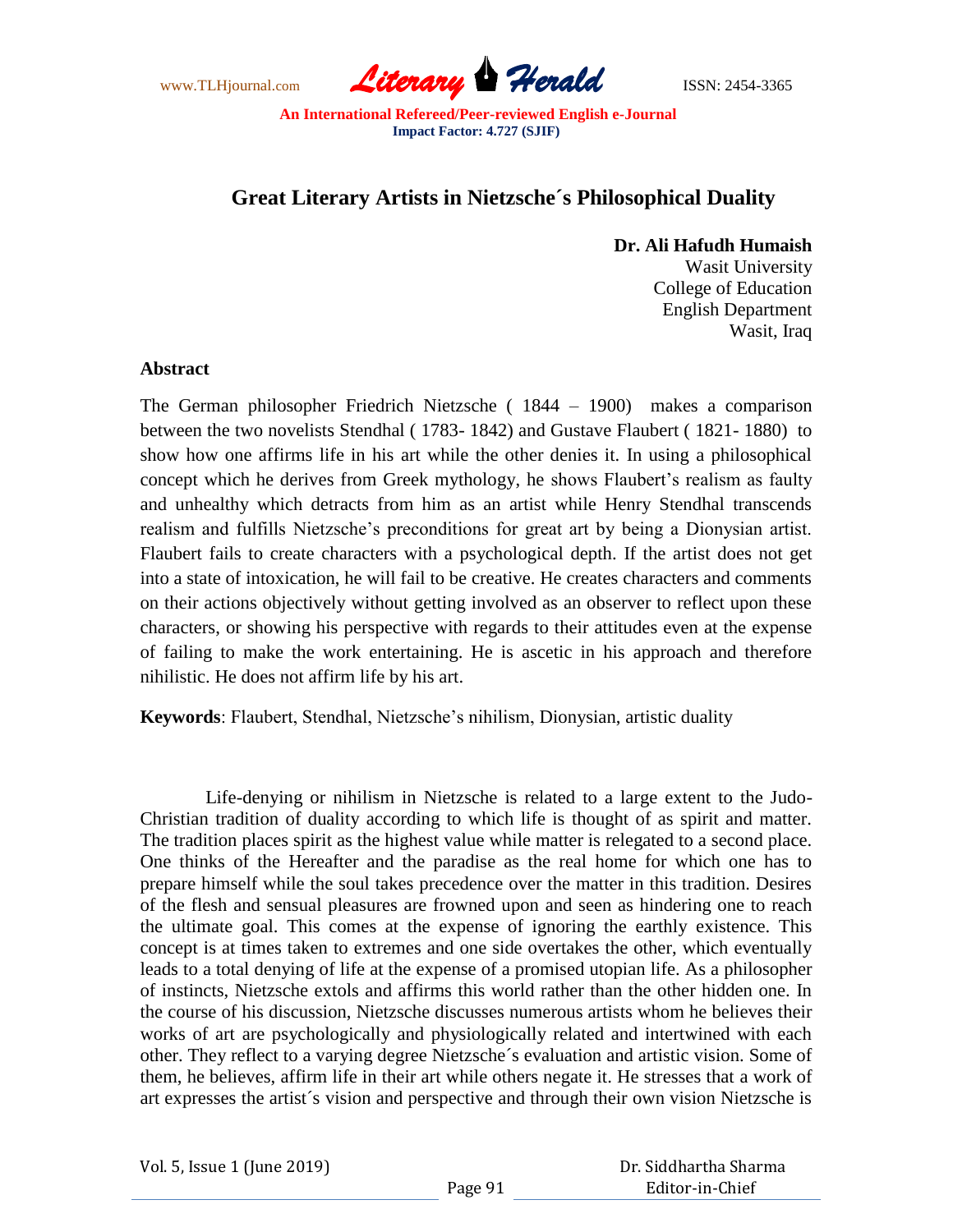www.TLHjournal.com *Literary Herald*ISSN: 2454-3365

able reflect on their attitude to life and even describe it as being either life-affirming or life-negating " the inference from the work to the maker, from the deed to the doer, from the ideal to the one who needs it, from the very manner of thinking to the commanding need behind it" (Nietzsche 51). Not only does it reflect the artist's vision but also reflects the artist's psychology.

"thoughts are symptoms of certain bodies" (Nietzsche 2). An artist's value judgements and sentiments are signs of a specific psychology as well physiology. If an artist lacks a healthy vision, his works will be unhealthy too and the opposite is, of course true.

 Throughout his work he attaches a lot of importance to the value of affirmation. Indeed a great deal of his work focuses on this central idea "Nietzsche regards the affirmation of life as his defining philosophical achievement" (Reginster 2). Affirming life does not mean turning a blind eye to suffering but presupposes the acceptance of life as it is. His vision of looking at the suffering and loss of mankind is seen as some kind of inevitable necessity that one has to accept in aesthetic contemplation, which in turn entails an aesthetic reconstruction "presenting what is necessary in things as beautiful does not occur without artistic reconstruction and interpretation" (Came 216). But this reconstruction requires "a diluted and hence falsified image of reality" (Came 215). Life's facts need to be distorted in order to show another beautified side of reality. This acceptance entails accepting the world with its suffering as a whole without ignoring suffering and accepting to say YES to life despite its agony. He even sees this necessary suffering as beautiful. He asserts:

I want to learn more and more to see as beautiful what is necessary in things; then I shall be one of those who make things beautiful. *Amor fati*: let that be my love henceforth! I do not want to wage war against what is ugly. I do not want to accuse; I do not even want to accuse those who accuse. *Looking away* shall be may only negation. And all in all and on the whole: I wish only to be only a Yessayer" (Nietzsche 276)

 Saying YES to life which emanates from his idolization of power was an obsession for Nietzsche that recurs throughout his wok to the point of dividing morality into two types, one is the master morality and the other is the slave morality. Slave morality is that which makes one content and satisfied with what one has. The slave morality seduces one to stay meek and complacent. People with this type of morality will not be able to affirm life. His contention is that a type of a seductive religious morality that may induce the individual to accept the fate of the providence may lead to complacency and hope for a better metaphysical world. But life is good if we affirm it and affirming new values only comes when one is capable of aesthetic transfiguration "one of Nietzsche's central contentions regarding the practical-existential import of art relates to his idea of aesthetic transfiguration, the capacity of art to alchemize the meaningless sufferings of mere natural existence into the aesthetically magnificent struggle that is human life" (Came 9) He reiterates that life is good only if, upon imagining its return in every detail, we can affirm it as it is" (Nietzsche 341)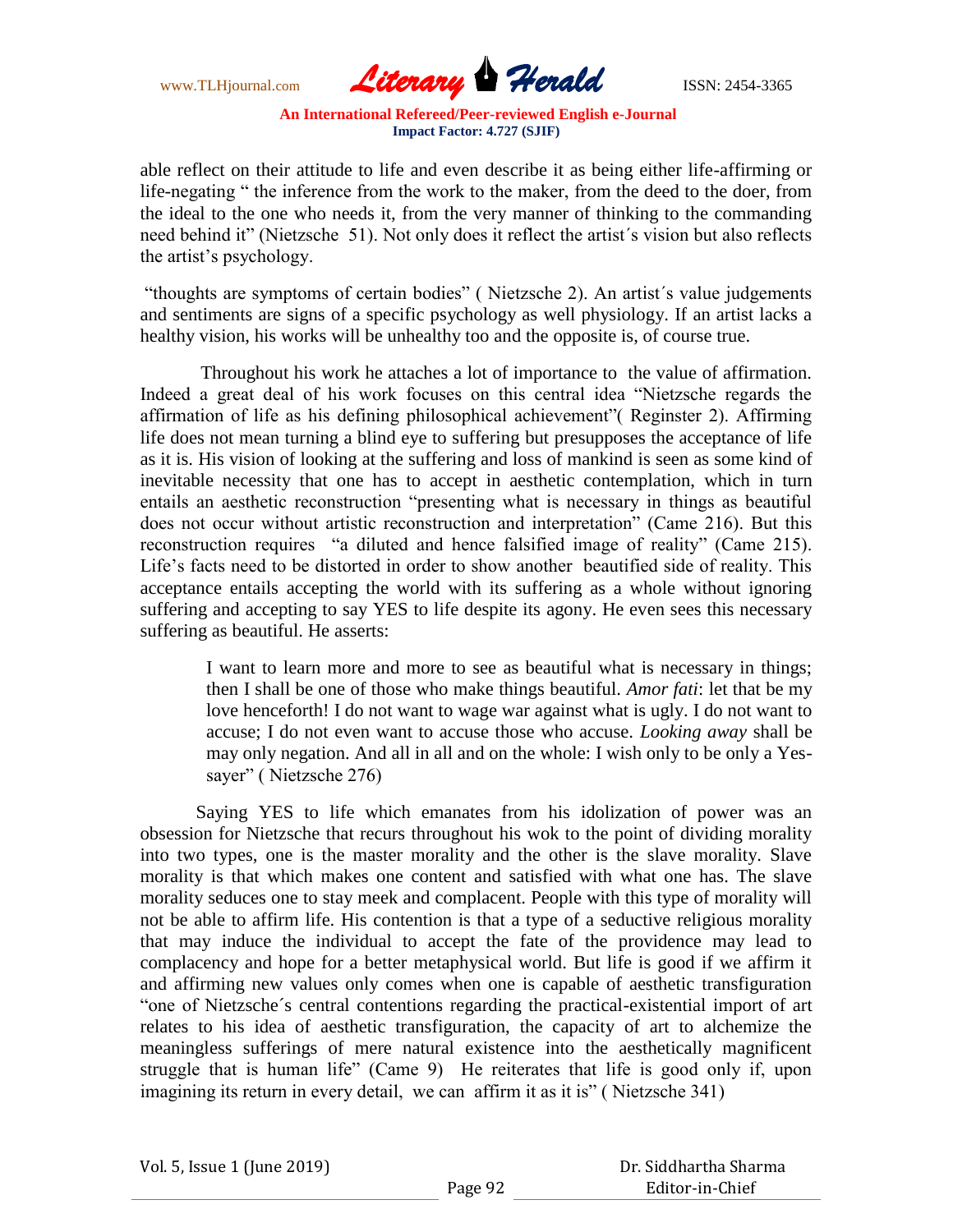www.TLHjournal.com *Literary Herald*ISSN: 2454-3365

 He condemns traditional morality and even his tirade against Christianity is, in fact, directed against that type of Christianity that preaches the bliss of another world at the expense of earthly existence. It corrodes the will to life. He demands that a superior individual should never admit of slave morality preaching especially if it divests one of his individuality and turns himself against himself and makes him a passive negating individual. Such individuals who carry such views are nihilistic as they obliterate individuality and negate life. He transposes these views about life-affirming and lifenegating onto character types like authors, poets or philosophers. To make this point clear he makes an comparison between the French novelist Gustave Flaubert (1821-1880) and Marie-Henri Beyle known by his name Stendhal ( 1783-1842). He attacks one and praises the other. He critiques Flaubert´s work for trying to be objective. For the sake of absolute objectivity, Flaubert sacrifices his individual style. He obliterates his personal style by seeking depict scenes and characters without expressing his own views about them. He worked laboriously over his works. He would even take a lot of time to finish one page. ―he famously avoided the inexact, the abstract, the vaguely inapt expression, and scrupulously eschewed the cliché." (Gosse 4). He pursued the principle of looking for the right word. He would sometimes spend a whole week to write a single page. He was a perfectionist stylist who chiseled out his words carefully. Nietzsche regarded him nihilistic. He describes him wondering:

is it hatred of life or superabundance of life that has become creative here? In Goethe, for instance, superabundance has become creative, in Flaubert it is hatred: Flaubert, a new edition of Pascal, but as an artist, based on the instinctive judgment: Flaubert is always hateful, the man is nothing, the work is everything... He tortured himself when he wrote, just as Pascal tortured himself when he thought — they both felt unegoistic... 'selflessness'-that principle of decadence, the will to the end in art as in morality. (Nietzsche 66)

 This search of objectivity is doomed as it is a selfless perspective, a way that eventually leads to the end of art and opens the door to slave morality. He lacks the Dionysian superabundance of life, an overflow that creates, fertilizes forces capable of turning desert into beautiful land. He is deemed hostile to life. His lack of perspective signals the annihilation of the individual. It is "the incarnate will to contradiction and anti-nature" of the ascetic ideal (Nietzsche 12). He even considered that Flaubert destroyed his intellect in his attempt to "turn off all the emotions without exception in a vain quest for objectivity, which exemplifies how realism in art can be symptomatic of an unhealthy body" (Nietzsche 12). In his quest of the right word, Flaubert acted against Nietzsche's principle of the Dionysian intoxication which he regarded as indispensable and a physiological precondition for art: "Without intoxication to intensify the excitability of the whole machine, there can be no art" (Nietzsche 8). Flaubert failed to live up to Nietzsche's image of the Dionysian artist as he does not fulfil the conditions of the necessary state of metamorphosis which he regards as:

the essential thing is the ease of metamorphosis, the inability not to react [...] It is impossible for a Dionysian to fail to understand any suggestion, he will not

| Vol. 5, Issue 1 (June 2019) |  |
|-----------------------------|--|
|-----------------------------|--|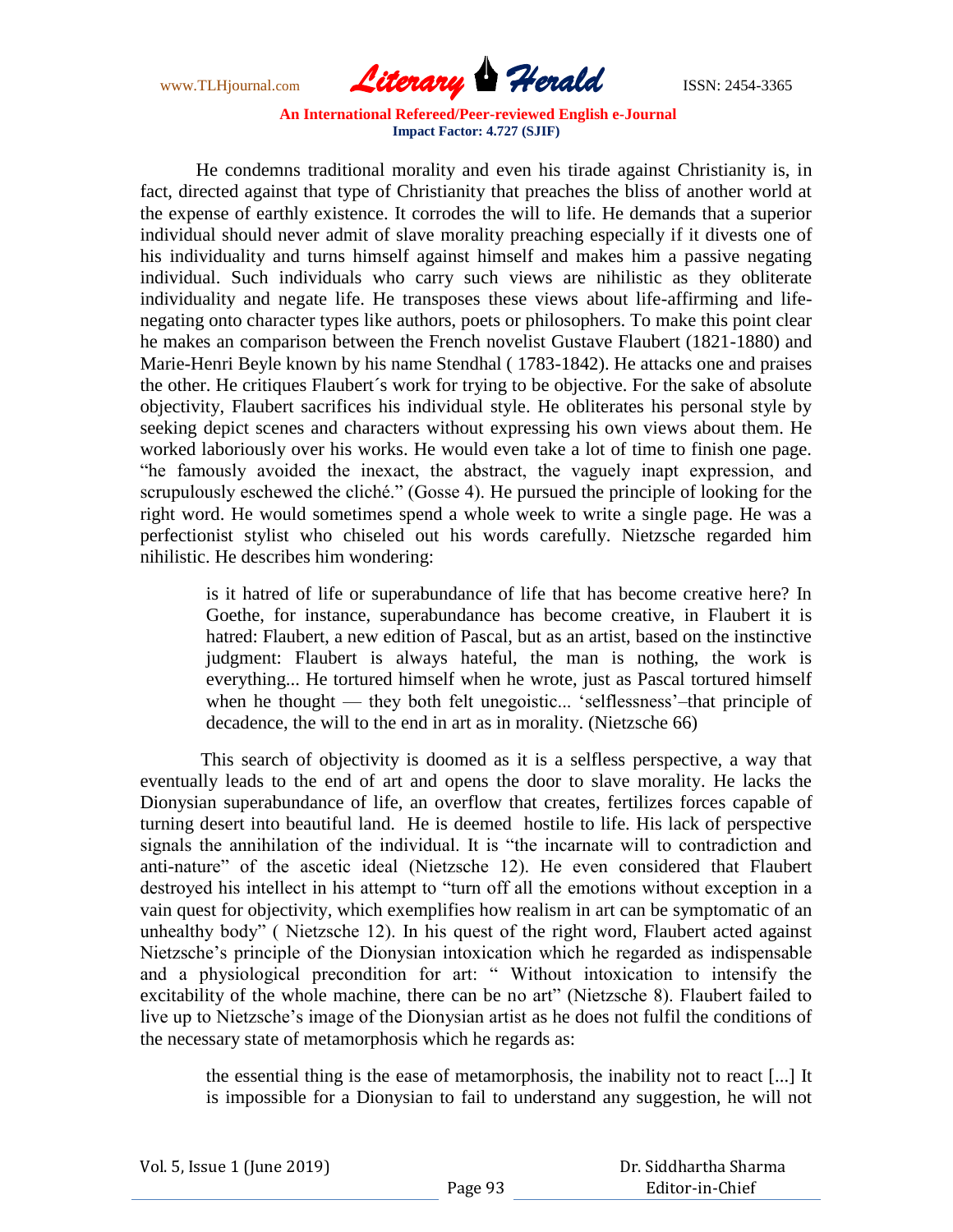www.TLHjournal.com *Literary Herald*ISSN: 2454-3365

miss any affective signal, he has the most highly developed instinct for understanding and guessing, just as he possesses the art of communication to the highest degree. He enters into any skin, into any affect: he constantly transforms himself" (Nietzsche 10)

 By ignoring his sentiments, Flaubert cannot enter the Dionysian state which means he is unable to "enter into the perspectives of others; ideas, logic, and conscious, dispassionate observation for its own sake are not adequate substitutes.( Le Blevennec, 12). Flaubert fails to create characters with a psychological depth. If the artist does not get into a state of intoxication, he will fail to be creative. In some of his novels, he creates characters and comments on their actions objectively without getting involved as an observer to reflect upon these characters., or showing his perspective with regards to their attitudes even at the expense of failing to make the work entertaining. In some of the protagonists of his novels, he does not even praise, admire or condemn his characters. He excessively gives a full and detailed description of the character without taking a position for or against it. Marie K. Leblevennec comments:

Nietzsche thinks that Flaubert's impersonal, objective artistic approach is just a sign that Flaubert is running away from his own sentiments due to weakness and bad conscience. He thinks that Flaubert's "studies 'from nature' seem to be to be a bad sign: they show subjugation, weakness, fatalism, — this practice of lying in the dirt in front of petits faits is unworthy of an artist who is whole and complete. ( Le Blevennec 14)

 Nietzsche regards this as a sign of weakness, and a submission to fatalism and this lack of own interpretation and personal reflection, and denial of sensuality is therefore ascetic and consequently nihilistic:

that will to stand still before the factual, the *factum brutum*, that fatalism of 'petits faits' (ce petit faitalisme, as I call it) [...] that renunciation of any interpretation (of forcing, adjusting, shortening, omitting, filling-out, inventing, falsifying and everything else essential to interpretation)—on the whole, this expresses the asceticism of virtue just as well as any denial of sensuality (it is basically just a modus of this denial). (Nietzsche 24)

 Against this unhealthy example of an artist, Nietzsche opposes another example which he regards healthy and life-affirming. The French novelist Stendhal was praised by Nietzsche and held in high esteem. He describes the moment of meeting Stendhal as "one of the best accidents of my life," and "completely invaluable, with his anticipatory psychologist's eye and his grasp of the facts, a grasp that reminds you of that greatest facticity of all... and finally, not least of all as an honest atheist, a rare species in France" (Nietzsche 33). He exalts him as a master psychologist particularly his psychological depth in his 1830 novel *Le Rouge et Le Noir* and as a perfect aesthete in his 1822 novel *De l'Amour* "who has had perhaps the most thoughtful eyes and ears of all the Frenchmen of this century. (Nietzsche 25). Stendhal defines beauty as "a promise of happiness" which does involve interest as well as the personal perspective of the beholder and

| Vol. 5, Issue 1 (June 2019) |  |
|-----------------------------|--|
|-----------------------------|--|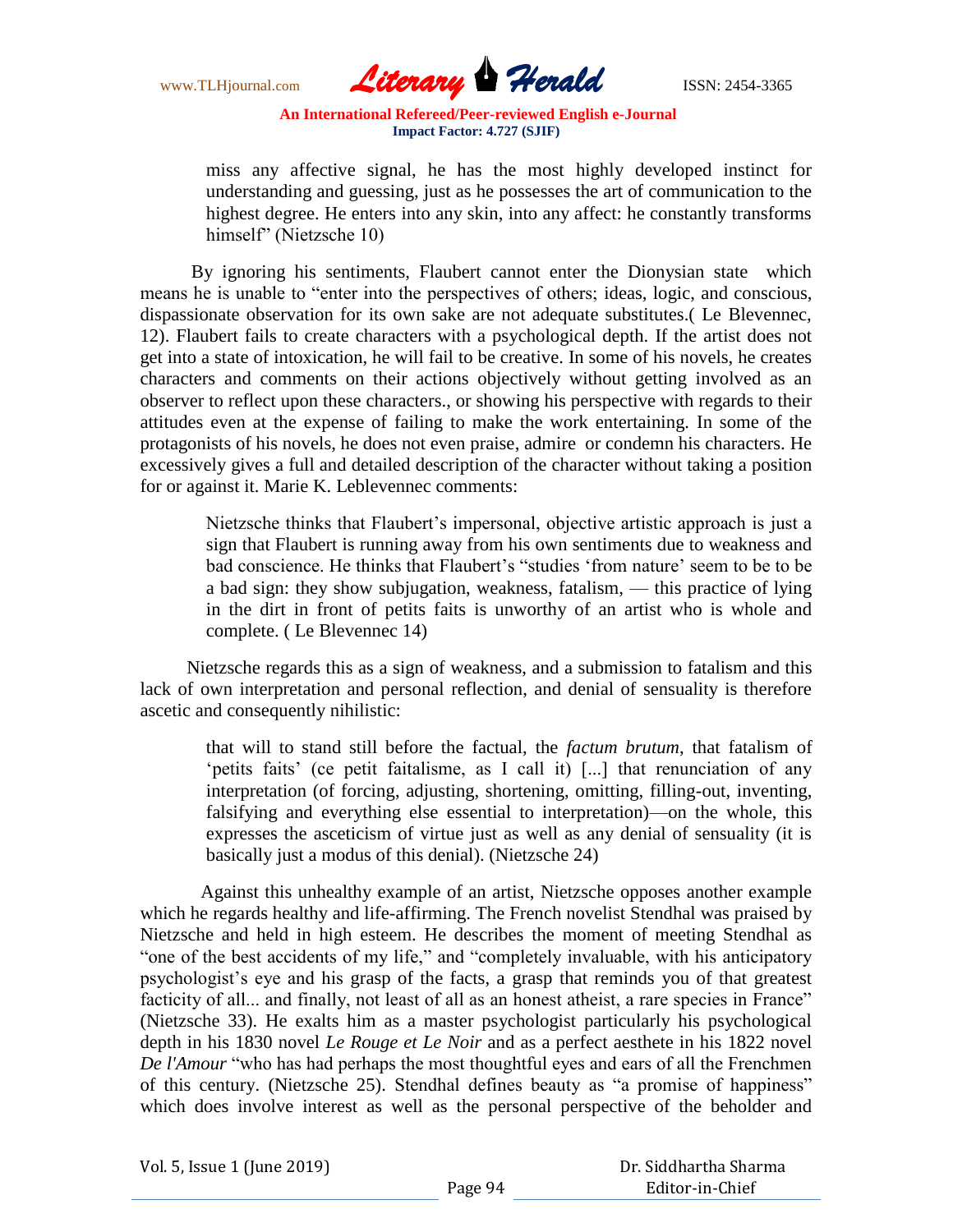www.TLHjournal.com *Literary Herald*ISSN: 2454-3365

observer. He does not deny sensuality. His concept about beauty is different from that of Schopenhauer and Kant. They both define beauty as that which pleases without interest. Stendhal involves his own perspective, interest and sentiments. This is deemed by Nietzsche to be life-affirming aesthetic contemplation and subjectivity placed against Flaubert's ascetic objectivity. Stendhal's "sensuality is not suspended as soon as we enter the aesthetic condition" (Nietzsche 8). Flaubert's excitement of the will is again placed against Stendhal's extinguishment of the will. Stendhal's healthier psychology is seen as being superior to philosophers or artists giving ascetic definitions of beauty. " he does not have rancour against sensuality" (Nietzsche 7) and this makes him a great artist who can "enter into any skin, into any affect," (Nietzsche 10).

 This interesting comparison between the two novelist leads us to Nietzsche's concept of aesthetic-self-styling, artistic distance, and self-reflection to affirm life. This denotes a rejection of nihilism. Life is thought to be the hhighest value and whoever creates a new value, he then affirms life. A naturalized perspective instead of a religious lens is therefore necessary. Aesthic self-styling does not mean that one should ignore the reality of existence. But in order to affirm life honesty is thought as necessary. Selfdeception about the facts of life is not life-affirmation. It is essential to realize first that life is tragic and full of agony and distress and there is no way to escape that. It is imperative to assert and accept this fact as it is. Affirming comes through acceptance and resistance. Therefore he called truthfulness "our virtue, the last one left to us" (Nietzsche 227). He even reprimands those who do not appreciate honesty and truthfulness :

I do not want to believe it although it is palpable: the great majority of people lacks an intellectual conscience …I mean: the great majority of people does not consider it contemptible to believe this or that and live accordingly, without having first given themselves an account of the final and most certain reasons pro and con, and without even troubling themselves such reasons afterwards. ( Nietzsche 324)

 Art can hide the terrible truths of existence. It is a mask that makes life bearable. Neither truthfulness nor art as an illusion are ignored by Nietzsche. Accepting life as it is as a first step and then turning the self into an aesthetic phenomenon is the second.

 Those who value honesty are described as being courageous and a mark of having a virtuous character. Such people enjoy resolution and spiritual power while those who entertain themselves by the illusion of biblical faith bestowed on them by a certain alleged blessing have only wishful thinking that eventually does not stand scrutiny as it is cognitively corrupt. But he never takes an extreme side as he regards illusion as also indispensable to live well. Illusion through art is indispensable. He regarded art from an early age as indispensable indeed irreplaceable. It is a source of transcendent lessons. It helps us create value. He even goes so as to affirm that art is a cure to alleviate the terrible truths of life:

every art, every philosophy can be considered a cure and aid in the service of growing or declining life: it always presupposes suffering and sufferers. But

| Vol. 5, Issue 1 (June 2019) |         | Dr. Siddhartha Sharma |
|-----------------------------|---------|-----------------------|
|                             | Page 95 | Editor-in-Chief       |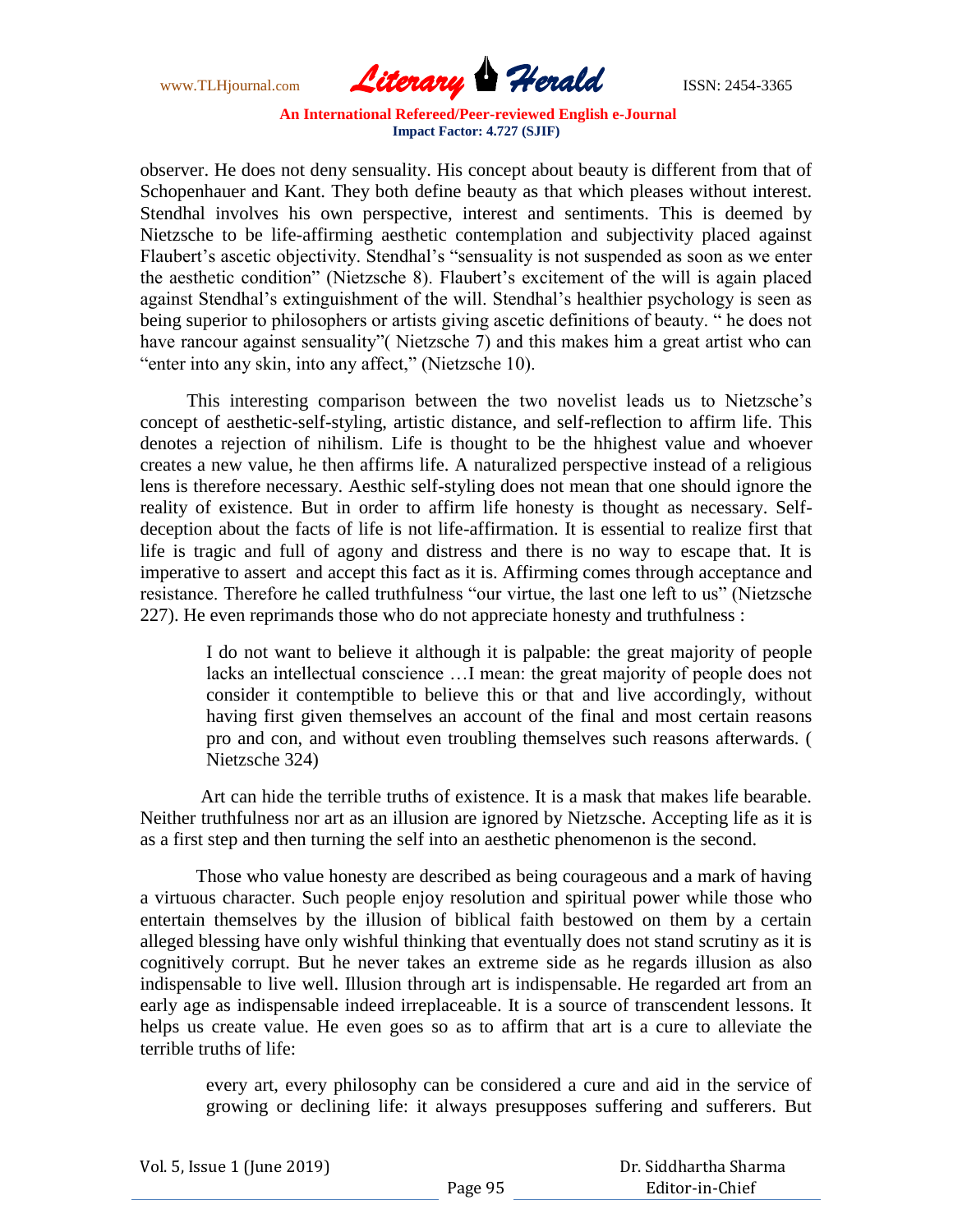www.TLHjournal.com *Literary Herald*ISSN: 2454-3365

there are two types of sufferers: those who suffer from a superabundance of life — they want a Dionysian art as well as a tragic outlook and insight into life then, those who suffer from an impoverishment of life and demand quiet, stillness, calm seas or else intoxication, paroxysm, stupor from art and philosophy. Revenge against life itself — the most voluptuous type of intoxication for people who are impoverished in this way!( Nietzsche 49)

He confirms that we should learn from artists " how to make things beautiful, attractive, desirable, for ourselves when they are not" (Nietzsche 299). Art provides us with a certain model and gives us the vision to use the same technique beyond art and use them in life itself. "With them this subtle power usually comes to an end when art ends and life begins, but we want to be the poets of our life" (Nietzsche 299). What makes life admirable and worth living is its aesthetic features. He comments:

The same impulse which calls art into being, as the complement and consummation of existence, seducing one to a continuation of life, was also the cause of the Olympian world which the Hellenic will' made use of as a transfiguring mirror. Thus do the gods justify the life of man: they themselves live it—the only satisfactory theodicy!" (Nietzsche 92)

 An individual´s character and his life has a certain artistic plan with its own moments of sublimity. Art helps the individual form a second nature having gotten rid of all ugliness by reshaping life and character according to a satisfying aesthetic lines. This value of art is opposed to the value of truthfulness. Art saves us from the truth. The truth of existence is disturbing enough to demand a certain degree of respite from the inevitable will to truth. Art alleviates the trouble associated with our will to truth. He says in *The Gay Science*

If we had not welcomes the arts and invented this kind of cult of the untrue, then the realization of general untruth and mendaciousness that now comes to us through science- the realization that delusion and error are conditions of human knowledge and sensation-would be utterly unbearable Honesty would lead to nausea and suicide. But now there is a counterforce against our honesty that helps us avoid such consequences: art as the good will to appearance. (Nietzsche 107)

 Nietzsche believed that error and delusion are part of human sensation. His error theory is credited to the cognitive theories of Kant and Schopenhauer. The fact that cognition cannot help us know things as they really led Nietzsche to skepticism that the world is made to suit our cognitive faculties. Our cognitive faculties lead us to delusion and error because seeking truthfulness through rigorous scientific discipline lead us away from satisfying the needs of truthfulness. The value of art is advanced as in opposition to the value of truthfulness.

As such, Nietzsche values autonomy and the independence of "free spirit" and individuality. They both help affirm life in the face of constraining religious or moral

| Vol. 5, Issue 1 (June 2019) |         | Dr. Siddhartha Sharma |
|-----------------------------|---------|-----------------------|
|                             | Page 96 | Editor-in-Chief       |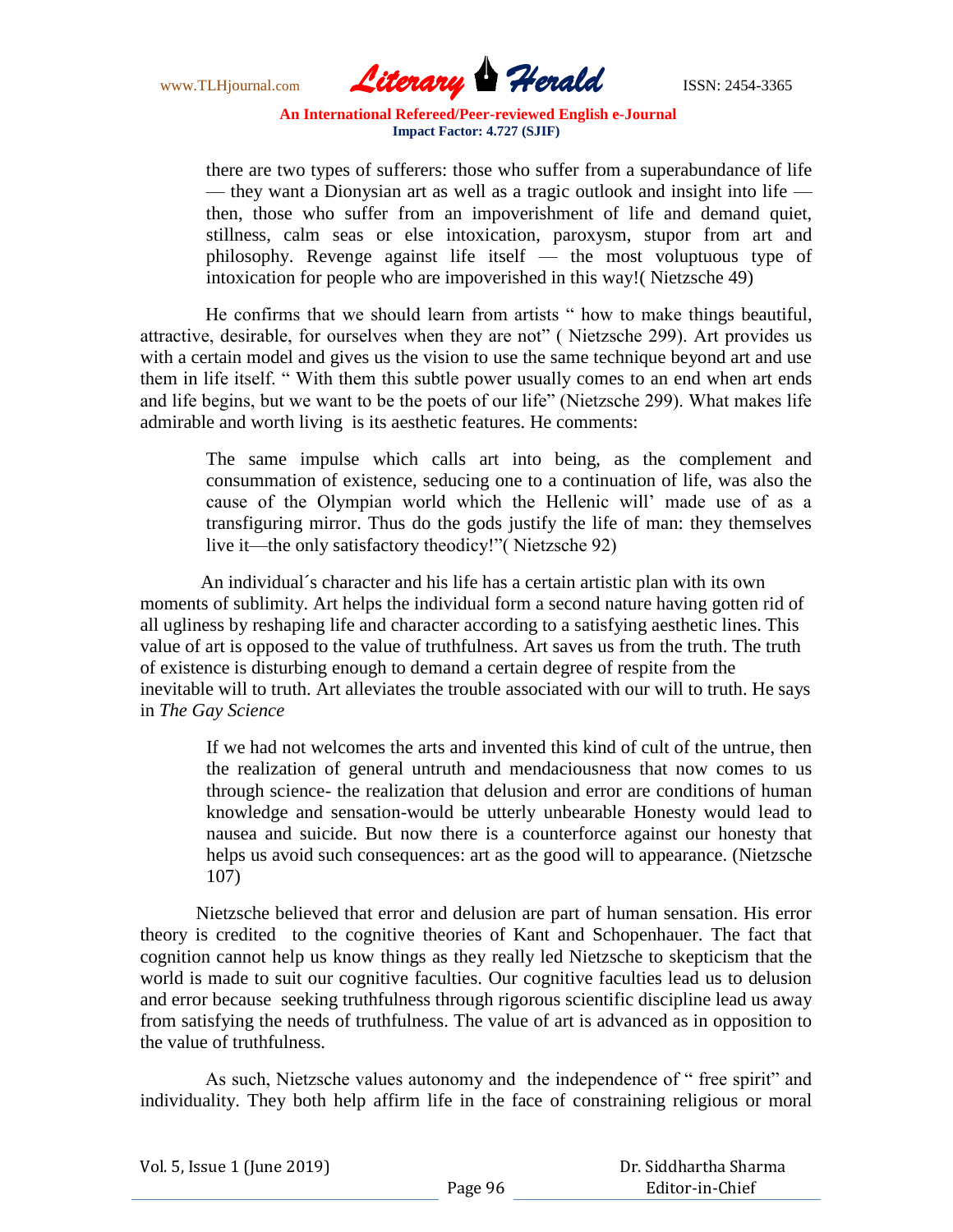www.TLHjournal.com *Literary Herald*ISSN: 2454-3365

conventions of the society. His emphasis on individuality is related to the importance he attaches to the natural characteristics of a certain individual which in turn means that for Nietzsche there are " higher men" than others. Valuable individuals are those who "give themselves laws, who create themselves.( Nietzsche 335) . Those individuals who are able to integrate art and artistry with truthfulness in an independent and autonomous way to affirm life and enhance the value of life itself. When aesthetic individual wills are combined together intone mosaic, the primal unity of existence is affirmed. It is only this integration which entails the combination of all the wills of such individuals that lead to the truth. No one can achieve unity singly. He comments:

For this alone is fitting for a philosopher. We have no right to be *single* in anything: we may neither err nor hit upon the truth singly. Rather, with the necessity with which a tree bears its fruit our thoughts grow out of us, our values, our yes´s and no´s and if´s and whether´s- the whole lot related and connected among themselves, witness to one will, one health, one earthly kingdom, one sun.( Nietzsche 2)

"Self-Styling" which is an important force for self-deception is a way to consider weaknesses and strengths by turning the ugly into sublime. (Nietzsche 229). He states that he is " against the slanderers of nature" and that "artists conceal naturalness by shielding his perspective from nature and instead living in the world of dreams" ( Nietzsche 294). Distortion of one´s selfhood through aesthetic self-styling helps us reach a transcendent reality that crosses the limits of appearances to reach the underlying reality. In order to move away from the mechanistic, moral and religious constrains, the artist has to promote lies. Christopher Janaway comments:

 In the ideal of self-affirmation, things were different: the acceptance of the whole truth of one's life-what was and is- was to be embraced without flinching, without escape or erasure. But now the self-satisfaction to be attained through artistry consists in actively making one´s character pleasing by falsifying it. We seem to have struck upon a deep-lying vein of ambivalence towards truth in Nietzsche.( Janaway 67)

 Nietzsche is obviously arguing for making the self an aesthetic phenomenon. Art is to be viewed as a "deviation from nature" a way to style ourselves into heroes, and " nature is supposed to be contradicted. Here the vulgar attraction of illusion is supposed to give way to a higher attraction" ( Nietzsche 80). This aesthetic self-styling and artistic creativity are essential for self-satisfaction in the face of what Nietzsche called "great nausea" of existence." Art will not replace religion but, but it can provide partial cures for the nausea we are exposed to in a world of honesty and nihilism" (Afzal 2013). Nietzsche often return to ancient Greeks for their aesthetic idolization of the self and life. He asserts that that the revival of modern culture depends on finding an Greek ideal.

 In the modern age, however, the philosopher Michel Foucault shared much of Nietzsche´s aesthetic self-styling and life-affirming in the face of the nausea of existence. He reverted to antiquity to search for an idea. He found in the Greek culture an example

| Vol. 5, Issue 1 (June 2019) |  |
|-----------------------------|--|
|-----------------------------|--|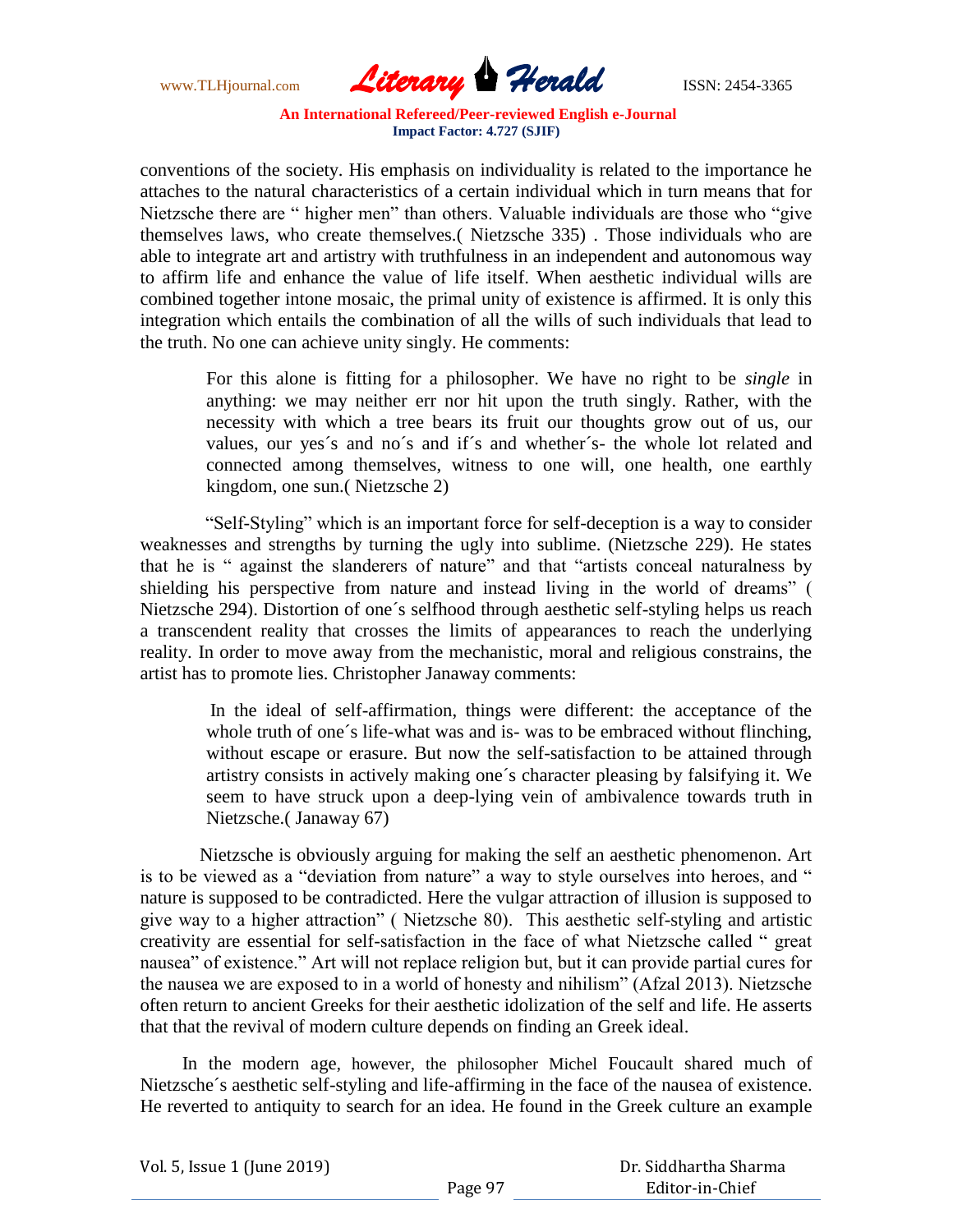www.TLHjournal.com *Literary Herald*ISSN: 2454-3365

aesthetic self-creating is achieved by making aesthetics of existence an example to be followed by modernity. Greek ethics was to practice freedom in choosing to have a beautiful life. "In Greek ethics people were concerned with their moral conduct, their ethics, and their relations to themselves and to others...what they were worried about, their theme was to constitute a kind of ethics which was an aesthetics of existence. (Foucault "on Genealogy of Ethics" 225). Foucault fashioned "an aesthetics of existence" based on a strategic conception of thinking using the Greek and Roman forms of selfcreation. This conception turns out to be a form of artistic ethics. His method revolves around exploring possibilities in the contemporary world of resistance and affirmation in a creative response to oppression based on an analysis of power relation. He therefore had a recourse to an analysis of the Greek and Roman sexual ethics in order to form a self-constitution and through cultivating subjectivity, becoming affirmative and resistive. He looked into the classical period for an ethical course of all the actions that produce pleasure and turned them into rational rituals and codes of conduct. He termed the sum of all those pleasures "aphrodisia". He comments on his work:

My objective has been to create a history of the different modes by which, in our culture, human beings are made subjects. My work has dealt with three modes of objectification, which transform human beings into subjects. The first is the modes of inquiry, which try to give themselves the status of the sciences. In the second part of my work, I have studied the objectivizing of the subject in what I shall call ‗dividing practices...' Finally, I have sought to study it is my current work the way a human being turns him – or himself – into a subject. For example, I have chosen the domain of sexuality... Thus it is not power, but the subject; that is the general theme of my research. (Foucault 777)

 These actions are unlike in metaphysical Christianity, are forms of conduct judged by their vigor of pleasurable acts and the social demands that such actions exact. The receiver who should take every care in order "attend to oneself is therefore not just a momentary preparation for living; it is a form of living. He calls this attention to living to oneself "the art of "how to live"

 Like Nietzsche before him, Foucault believed that the subject can be created and has to be created. It is not a priori in existence. "Basic to [Foucault's] work is the idea that subjectivity is a complex product rather than a preexisting condition" (Prado 10). Self-creation has always been Foucault's major concern and he looked in history for models to be emulated and how subjective self-creation and self- techniques managed to find a place in between *truth* and *power.* Exploring antiquity, he found that their ethics is not based on labelling right and wrong but rather based on self-creating. This idea led Foucault later to conclude that the subject could constitute itself in the face of power relations through means of resistance. Means of resistance means, among other, the resources of self-creation. The subject in this case is not obliged to go always back to Antiquity but can always affirm subjectivity in ways pertinent to the modern age. He did not, however, presuppose that the subject is entirely free but there are always possibilities that are open to us to affirm subjectivity. In this project of future self-transformation of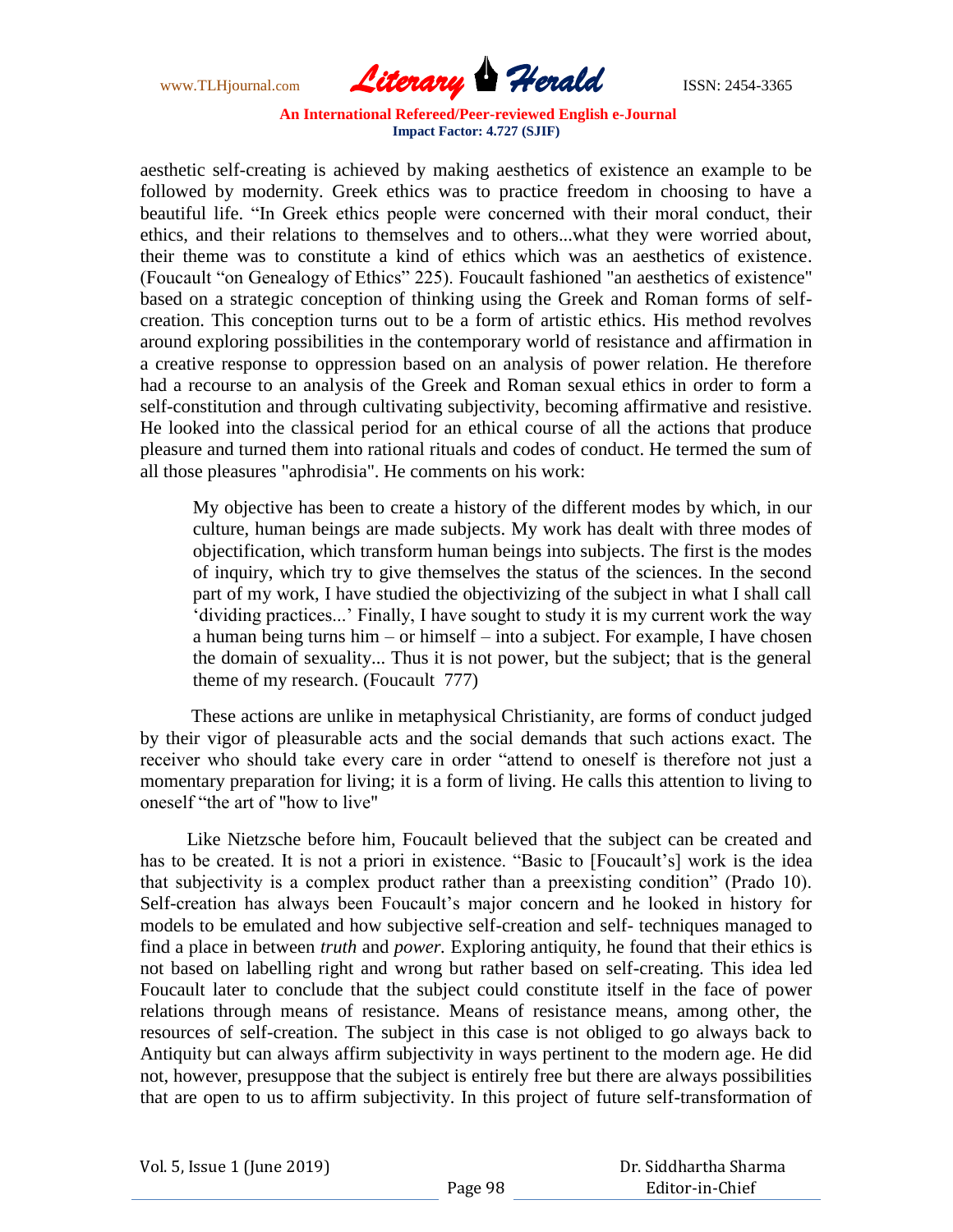

the subject, "the individual has to displace the standard subjectivity and to stylize his life, until it becomes a work of art. (Nica 33). Foucault believed that human life could be fashioned into a work of art if the individual managed to subject his life to certain criteria of perfection. He wonders if it is difficult for man to turn his life into a work of art:

What strikes me is the fact that in our society, art has become something, which is related only to objects and not to individuals, or to life. That art is something which is specialized or which is done by experts who are artists. But couldn't everyone's life become a work of art? Why should the lamp or the house be an art object, but not our life? (Foucault 350)

 He set out to expound rules a way from Antiquity. His method is to cultivate criticism and philosophy. The individual can always assert his authority against biopolitical domination and chart for him a way of life not in conformity with the biopolitical principles of the authority. He asserts that:

The main interest in life and work is to become someone else that you were not in the beginning. If you knew when you began a book what you would say at the end, do you think that you would have the courage to write it? What is true for writing and for a love, relationship is true also for life. (Foucault 9)

 The aim of Foucault's aesthetics of existence is to attain freedom which he also regards as a condition that self-creation may eventually lead to. If an individual is caught in the crossfire of power relations and domination of the authority, then the task of the aesthetics of existence is to find methods which would "allow these games of power to be played with a minimum of domination" (Foucault 129).

 The Greeks were not so much concerned about following rules and concepts as Kant had proposed. They were after carving out a beautiful existence. What made Foucault; however try to connect this beautiful existence with morality was his notion of man giving his life a beautiful form that makes it pleasurable .He comments:

An 'aesthetics of existence' is a way of life whose moral value [depends] on certain formal principles certain formal principles in the use of pleasures, in the way one distributed them, in the limits one observed, in the hierarchy one respected." (Foucault 89)

## **References**

Afzal, Cameron *Nietzsche's Self-Styling, or How to Become an Aesthetic Phenomenon,*  (2013, July 27). Retrieved August 15, 2018, from https://cameronafzal.wordpress.com/2013/07/27/nietzsches-self-styling-orhowtobecome-an-aesthetic-phenomenon/

Came, Daniel. *Nietzsche on Art and Life.* Oxford: oxford Univ. Press, 2007.

| Vol. 5, Issue 1 (June 2019) |         | Dr. Siddhartha Sharma |
|-----------------------------|---------|-----------------------|
|                             | Page 99 | Editor-in-Chief       |